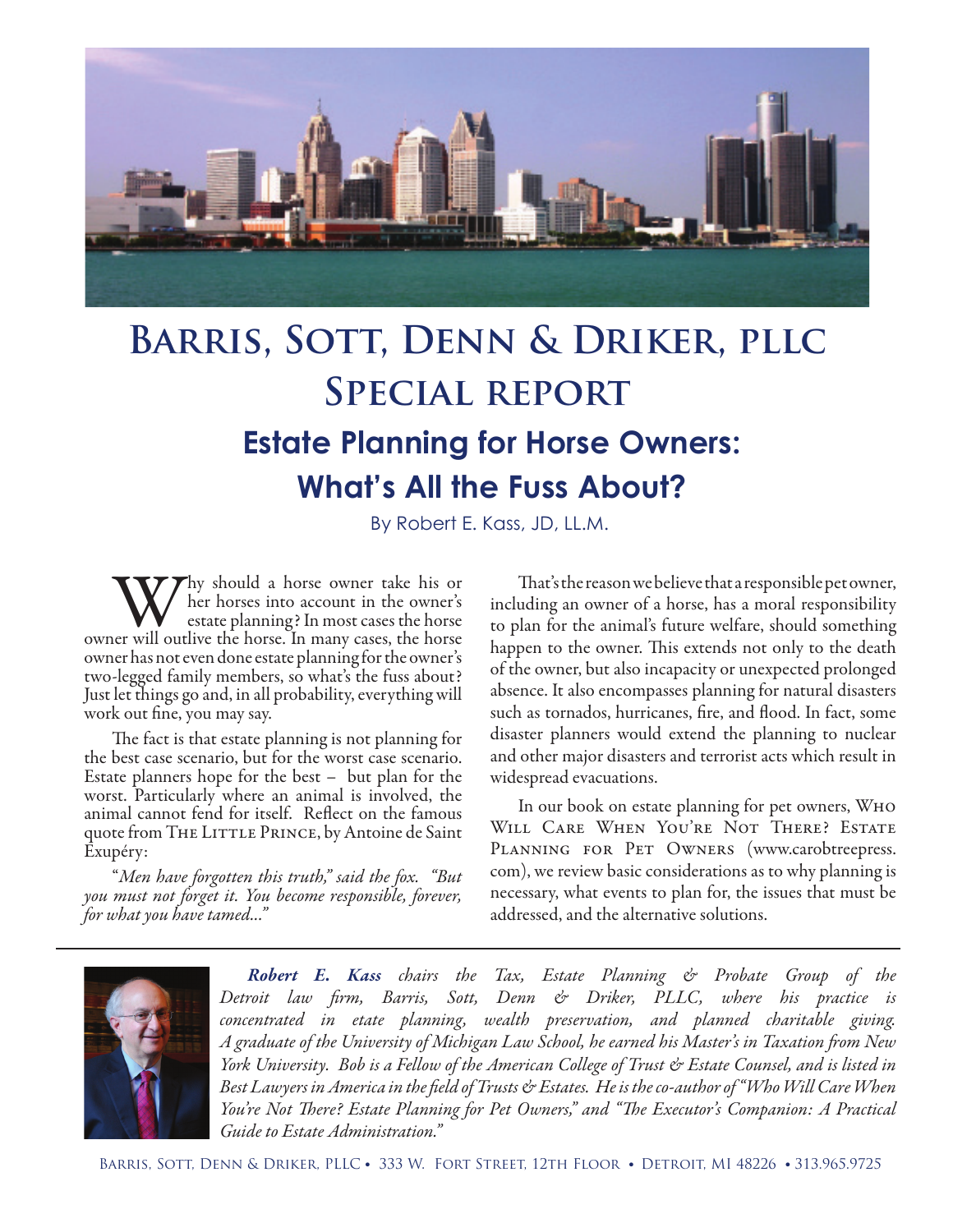Since the publication of that book we have been approached by numerous horse owners, horse owner associations, veterinarians, lawyers and estate administrators, all requesting that we publish something which focuses on the particular issues facing horse owners. That is the reason for this Special Report.

As you will see, it is intended to supplement our book and does not contain full discussion of all the basic issues.

## **Planning for Horses: A Topic With Infinite Variations**

Planning for horse owners is more complex than planning for owners of small animals for numerous reasons.

First, horses have relatively long life expectancies, and are more expensive to maintain than small animals such as a dog or cat. It's also more difficult to find someone to care for your horse than it might be for a dog or cat. You typically can't ask your neighbor or your brother-in-law to take your horse if something happens to you. You may get lucky if you live in an area where everyone has horses or your entire family is into horses, but from what we have heard that might be the exception rather than the rule.

Next, there are different types of horse owners. Some own one horse, keep it on their own property, and ride it as a hobby. Others board their horses and have trainers and instructors. Some own numerous horses, may or may not have a personal relationship with them, and consider their ownership more of a business. They may be using them for racing, for example, or they give riding lessons. Many are very involved showing their horses, sometimes in various countries. Some consider their horses sports equipment, while others use them in their work. Some own horses primarily for breeding.

Next, there are many different breeds of horses, some of which pose unique problems. This may be, for example, because of the nature of the horse itself, its personality or details related to registration.

In some cases, family members other than the one primarily involved with the horse will have an interest in horses. However, in many other cases, maybe even a majority of cases, only the horse owner is interested. It has been reported that 80% of horse owners are women and that in most cases the man in their lives, whether their husband or significant other, does not have the same profound relationship with the horse that they do. In fact, in many of those cases the man does not understand that relationship at all and considers it an extravagance.

The economic situations of horse owners will vary as well. In many cases, they are wealthy and have the means to work with a lawyer to craft an appropriate plan for their horses should something happen to the owner. In other cases, the net income of the horse owner is relatively modest.

## **Full Disclosure**

the same manner as the owner cared for them, for as long

as possible.

For the sake of full disclosure, I must say that I am not a horse owner but rather an estate planning attorney who helps owners of horses and other animals provide for their welfare should something happen to the owner. However, much of the information in this Special Report comes from people who have had first-hand experiences, generally with what went wrong when there was no planning or inadequate planning for horses.

These people are members of various horse owner groups on LinkedIn whom I have asked for their input, as well as attorneys and estate administrators on an American Bar Association listserv for estate administrators. They provided a wealth of information about actual cases where things have gone terribly wrong. I hope that by sharing these experiences you will become aware of the need to do better planning for the welfare of your horses.

## **Should You Own A Horse?**

Before we even start to talk about planning for your horse, I think it's appropriate to step back and ask a fundamental question, "Should you even own a horse at all?"

In my research I came across many websites of horse rescue groups and schools of veterinary medicine which raise this question. It's intended for the person who does not yet own a horse, but may also be appropriate for someone who currently owns a horse but might decide to no longer own a horse.

When you see the challenges to providing for your horse's long-term welfare, you may well decide that it's best not to even start with horse ownership.

As most of you will want to skip over this section because you are already committed to owning your horse, I will keep it brief.

Much like many large animals, horses rank high in the category of responsibility. With improvements in nutrition and health care, horses are living longer, productive lives. It would not be uncommon to find horses living well into their 20's and 30's. With this in mind, are you prepared to offer a lifelong commitment to your horse or ensure that it is responsibly cared for should you no longer be able to financially provide for it?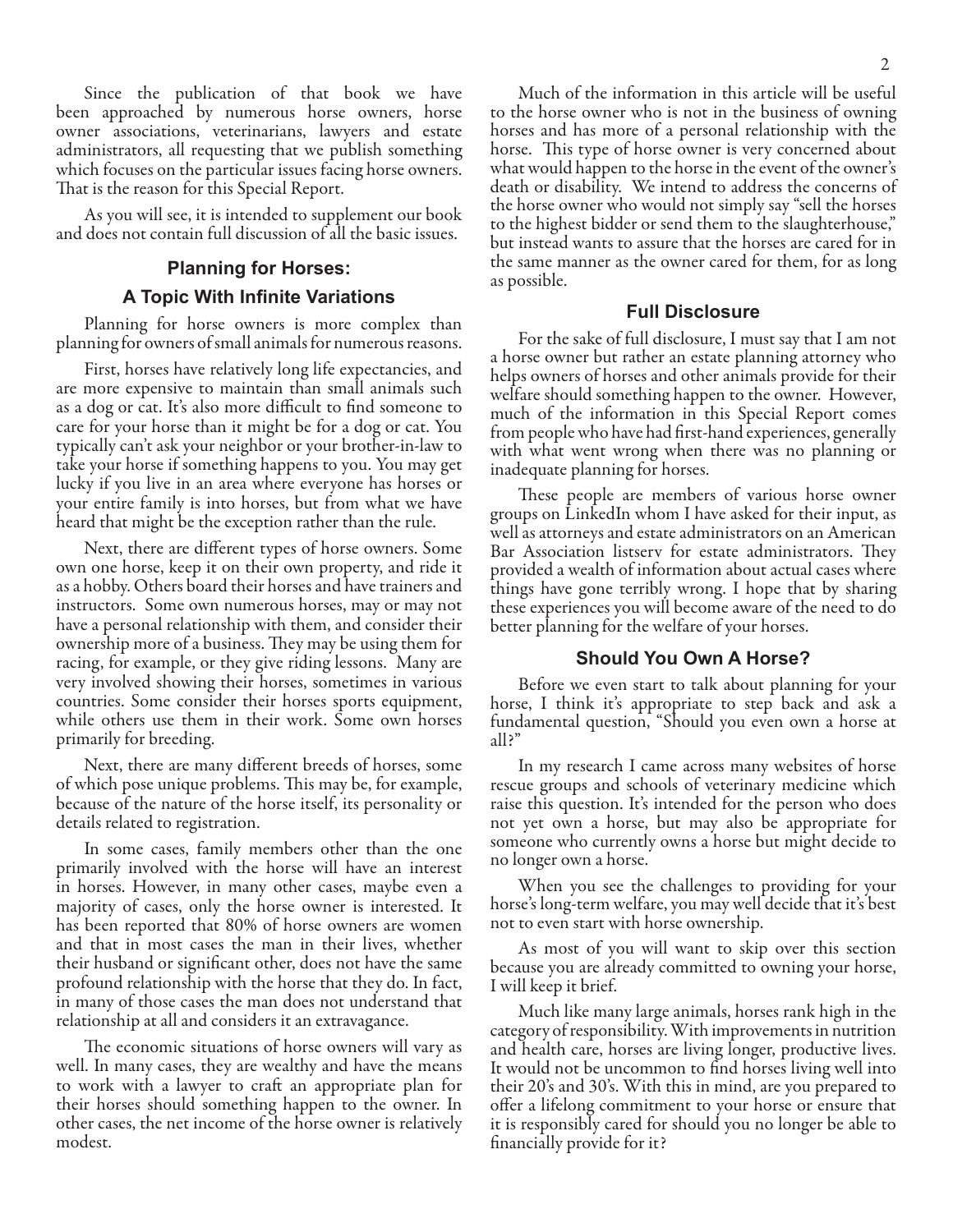The cost of owning a horse can certainly add up quickly. The expense of shelter, feed, veterinary care, healthcare and riding equipment are just some of the things that should be considered before purchasing.

If you are considering owning a horse for your child to ride, you should definitely assess the child's commitment. Arrange with a local stable for riding lessons to provide the child an opportunity to participate in supervised care of a horse for a period of time to determine whether the child will be diligent with the routine care of the animal.

The American Association of Equine Practitioners (AAEP) has an excellent brochure you can obtain online, "What To Expect When Owning a Horse." Do a Google search for that title, in quotes, and you will also find a number of articles on that subject. Even if you are committing to owning a horse, they may help you come up with a budget to provide funds in your estate plan for someone else to care for your horse.

Ask yourself if you can afford to own a horse. The AAEP estimates that the minimum yearly cost to care for a horse, not including veterinary and farrier expenses, is

Some companies offer health insurance for horses, and that should be evaluated.

If you're buying a horse for a child, consider what will happen when the child grows older, goes off to college or moves out. Assuming the horse has a 20 to 30 year life span, will there be a corresponding number of years commitment to the horse? If not, you should have a plan to provide for the horse or investigate ways to sell the horse or re-purpose it when you can no longer take care of it. We'll touch on some of these when we address how to plan for your horse and what some people consider a reasonable alternative, which is to dispose of the horse during your lifetime.

When describing horse ownership, two words are frequently used: "rewards," and "responsibility."

Horse owners, perhaps better than members of their families, understand how rewarding it is to be part of a horse's life, whether that life is showing, driving, racing, trail riding, or providing simple pleasure.

Raising your horses, training them, and being there when they excel at their particular discipline is pleasurable and intense. Your horses are a catalyst for personal

## To the Survivors, the Horse Was a Nuisance

A veterinarian reported that she was contacted by the children of an 85 year old trail rider who had recently passed away. They asked if she would euthanize their father's horse. Mom, also 85, was frail and not interested in the horse.

The vet refused, and instead urged them to find a home for the horse. However, this would not be the first or the last time family members of a horse rider decided that they did not want to be bothered with what they considered to be a nuisance and a financial burden.

\$1,825. Add veterinary and farrier costs, as well as boarding expenses in some cases, and the yearly cost for keeping a horse can reach \$5,000.

If you aren't sure if you can afford a horse or if you are ready for one, leasing and/or lessons are good options. Leasing a horse enables you to experience what it will be like to own a horse without actually owning one. Taking lessons enables you to ride horses and be around them without the extra cost and responsibility of ownership.

Care for the horse in the event of illness is also something that should not be underestimated. Illness is more of an issue with horses than most people realize. Despite their size and substance, many factors can affect horses and cause mild to very serious conditions, even a change in diet. Horses can have anything from a minor cold to acute colic. Most horse owners are not prepared to handle a sick horse on their own, and the best course of action is to contact a veterinarian, and that can be expensive.

accomplishment, often the center of family activity, and a means to further social interaction with other horse owners.

But with those rewards also come a responsibility – the responsibility to care for the animal who relies upon you for food, shelter, healthcare, education, and perhaps most importantly, emotional interaction. As a horse owner, you have to accept that responsibility, without reservation.

## **Should You Dispose of Your Horse During Your Lifetime?**

When a client of mine saw that I was a member of various horse owner groups on LinkedIn, he disclosed to me that over the years he had owned many horses, some real prize winners, which were shown all over the world. I asked him how he dealt with his horses in his estate planning and he said, "Very simply. I sold all the horses some years ago."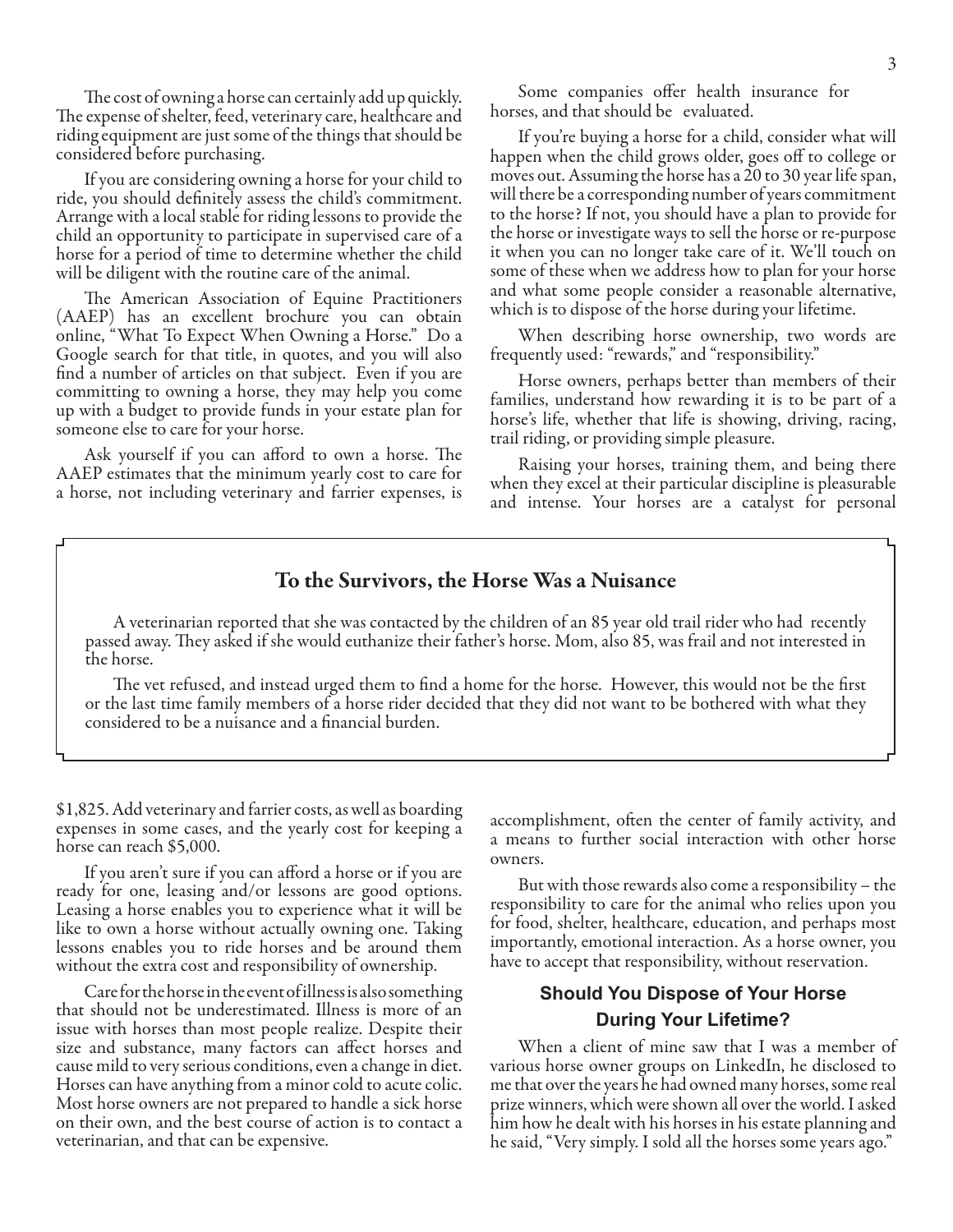His daughter was the horse person in the family, and as she grew older she had less time to deal with the horses. He felt that the best way to make sure that the horses had good homes would be to deal with this during his lifetime when he was in full control of the process. In addition to allowing him to make the right placement, it also permitted him to maximize value rather than relying on someone else after his death

He avoided any concerns that the people he would have appointed as care givers and Trustees of an Equine Trust might not be there for the full lifetimes of the horses, or the concern that he may have selected the wrong person.

For a variety of reasons, there could be a time in your life when you feel that you are no longer able, either physically or perhaps financially, to provide care for your horse, or you just feel, like my client, that it would be best that you deal with the disposition of the horse yourself rather than leave it to someone else.

Theoretically, there are basically three ways to accomplish this, i.e., by sale, by donation or gift,or even by euthanasia. For now, let's assume were not talking about a

horse will go and who will own it, then selling it by private sale will enable you to learn more about the buyer and the facility where the horse will be kept. For peace of mind, you should visit the facility. Selling your horse to another person directly enables you to meet and perhaps develop a relationship with buyer.

You can even request that if the buyer ever decides to dispose of the horse, they contact you before doing so and give you a right of first refusal to purchase the horse back.

You can also exercise the right to cancel the registration papers and sell the horse without papers if the buyer agrees. This could prevent future use of the horse for showing or racing and for breeding and registering the offspring, if that's your intent.

If you sell it at auction, you will have the least amount of control over where the horse will end up. Most horse auctions involve the sale of horses to individuals who want to buy horses for specific purposes, such as racing, showing, stable horses or recreational riding. In many cases there will be "reserves" or minimum bids that must be paid for the sale to be completed.

## Lack of a Plan Almost Led to Disaster for the Horse

A horse rescue operation reported to me a situation involving not one but two deaths. A horse owner had cancer, hoped to beat it, then died, without any instructions or planning for her horse. In a pity move, one of the woman's daughters, who knew nothing about horses, picked up the horse, only 10 years old, and made an attempt to care for him. She was later killed in an accident.

Another daughter then took the horse, but some time later contacted the horse rescue operation and demanded that they pick up the horse immediately or she would shoot it in the head. The operator of the rescue operation would generally have not gone to the town where the horse was being kept because it was outside of her geographic area (three hours away), but she decided she had to in this situation.

She arrived to find the horse in a residential neighborhood, in the daughter's backyard, wandering around among wooden pallets with nails sticking out of them, with no food or water, and underweight. His coat and feet were in rough shape as he had not been cared for in so long. She immediately took him to her rescue, where he had his feet trimmed, was fed properly, brushed, loved and cared for, and gelded. They began training with their trainer, and the horse is now a lovely horse who has show prospects. The horse is a white registered Anglo Arabian born at the Kentucky Horse Park, with lots of potential.

horse that needs to be put down but rather one of the first two options.

I might add, however, that there is a risk that if you do not do something during your lifetime your family members, if they do not have the same commitment to the horse as you do, may seek to have the horse euthanized or take matters into their own hands.

**Sale of Your Horse.** There are many ways a horse can be sold. If it is important to you that you know where the

In other sales, however, there will not be minimums and the horse will be sold regardless of the bid price. In some of these sales, horses will be purchased to take to facilities that process them for meat to be shipped overseas for human consumption. You should definitely be aware of this when sending your horse to auction.

Leasing. Provided the horse is in good health with a good disposition, you may find someone interested in owning the horse but who would prefer to first lease to try it out. This will provide the potential owner an opportunity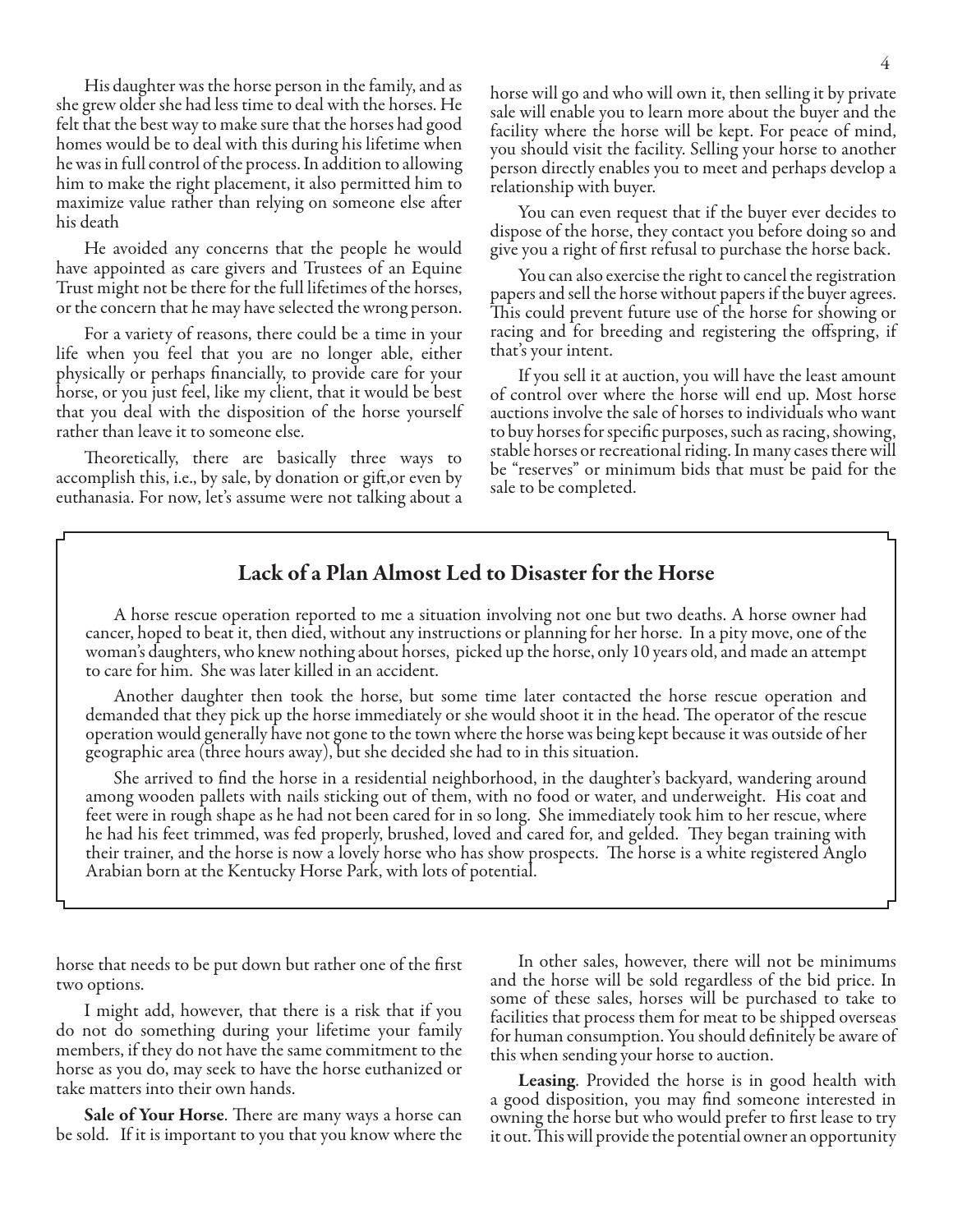to see how the horse would fit into his or her life. You may be able to loan the horse in exchange for boarding and daily care. This a slight variation on the sale alternative.

Retirement Facilities and Horse Rescues. There are many facilities that play a role in providing care and finding new owners and careers for horses that are considered unwanted or which were subjected to neglect or abuse.

*Retirement Facilities*. A retirement facility is one possibility. It can be compared to an assisted living facility for people, with staff trained to care for the health issues facing older horses and those with injuries. Although most horse retirement facilities are run honestly and with the best interest of the horses at heart, there have been reports of horses abused and neglected at some facilities, so please be very careful to consider the facility closely and certainly make a personal visit and do whatever it takes to do due diligence.

How do the other horses look? Is the place neat, clean and free from debris? A key issue will be whether the horses have the room they need to move around to combat arthritis, as horses standing in box stalls will stiffen up quickly. Another issue is specialized care, such as custom feed, special medical attention, and educated staff that understands the needs of your horse.

A list of equine facilities that accept horses can be found on the website of the Unwanted Horse Coalition, www.unwantedhorsecoalition.org. You can find others researching on the Internet.

For the most part, retirement facilities are not free. You will have to pay a monthly board bill just as you would in any boarding facility.

There are other types of facilities to which you would be donating your horse and no longer own it or control what happens to the horse. Many of these would be for specific breeds. In some cases, horses must be at least "pasture sound.." Some may go on to second careers, while most will spend the rest of their days eating grass. Unsound or "pasture pet" horses will only be accepted for retirement at some facilities with your tax-deductible donation for the ongoing care of the horse.

Rescue Operations. You should be aware of the difference between a retirement facility and a horse rescue operation. Rescues are generally for neglected or abused horses. They provide emergency care when horses have been removed from their owners or abandoned. Horses may be adopted out when they have recovered from their trauma. These programs are generally funded by donations and operated on a non-profit basis. As a general rule, "owner initiated surrenders" are not accepted.

Retirement facilities, by comparison, are generally for older horses, or those which are unsuitable for work because of injuries. The type of care that is needed may be more maintenance than care for trauma. The horses are privately owned, and the facilities may be for-profit private

boarding facilities, although this is not always the case.

Second Careers. You may consider a second career for your horse. This is often a solution for race horses which reach the end of their racing careers. Though they do not race any more, they are considered for stallions, brood mares, trail riding, equestrian sports, backyard pleasure or even therapeutic use.

*Equine Therapy*. Some equine therapy programs involve therapeutic riding and driving programs in which the horse is used as a therapeutic tool for people with disabilities. Therapeutic riding, driving and hippo therapy utilize equine-oriented activities which contribute positively to the cognitive, physical, emotional and social well-being of children and adults with special needs.

Equine-related activities for therapeutic purposes are known as equine-assisted activities and therapies (EAAT). Besides horseback riding, EAAT includes carriage driving, interactive vaulting (gymnastics on horseback), equinefacilitated learning and mental health. Each activity uses the horse as a partner in cognitive and behavioral therapy along with a licensed therapist. For individuals with special needs, equine-assisted activities have been shown to improve muscle tone, balance, posture, coordination, motor development, as well as emotional well-being.

The Professional Association of Therapeutic Horsemanship International (PATH International) is one organization which has a focus on horseback riding as a form of physical and mental therapy. Www.pathintl.org. PATH International began in 1969 and now has nearly 4,500 certified instructors and equine specialists at 850 locations around the world. Each year it helps more than 54,000 children and adults with physical, mental and emotional challenges find strength and independence through the power of the horse.

A variety of EAAT disciplines also help war veterans and military personnel. PATH International has such a program, PATH International Equine Services for Heroes. http://www.pathintl.org/resources-education/path-intl-

equine-services-for-heroes

To participate in therapeutic activities, the breed of the horse is not a critical consideration. Different breeds offer different builds needed for a wide range of activities, including riding, driving, vaulting and interaction on the ground. The most important aspect is the individual horse's suitability for equine-assisted activities and therapy.

However, while minor health issues may be acceptable, horses used for therapeutic riding programs must be sound enough to work regularly. Walking in an arena with a disabled person may look easy, but it is not. The horse must be physically able to carry a person whose weight may be unevenly distributed.

In addition, the horse must also be able to deal with situations such as quietly walking up to a ramp with a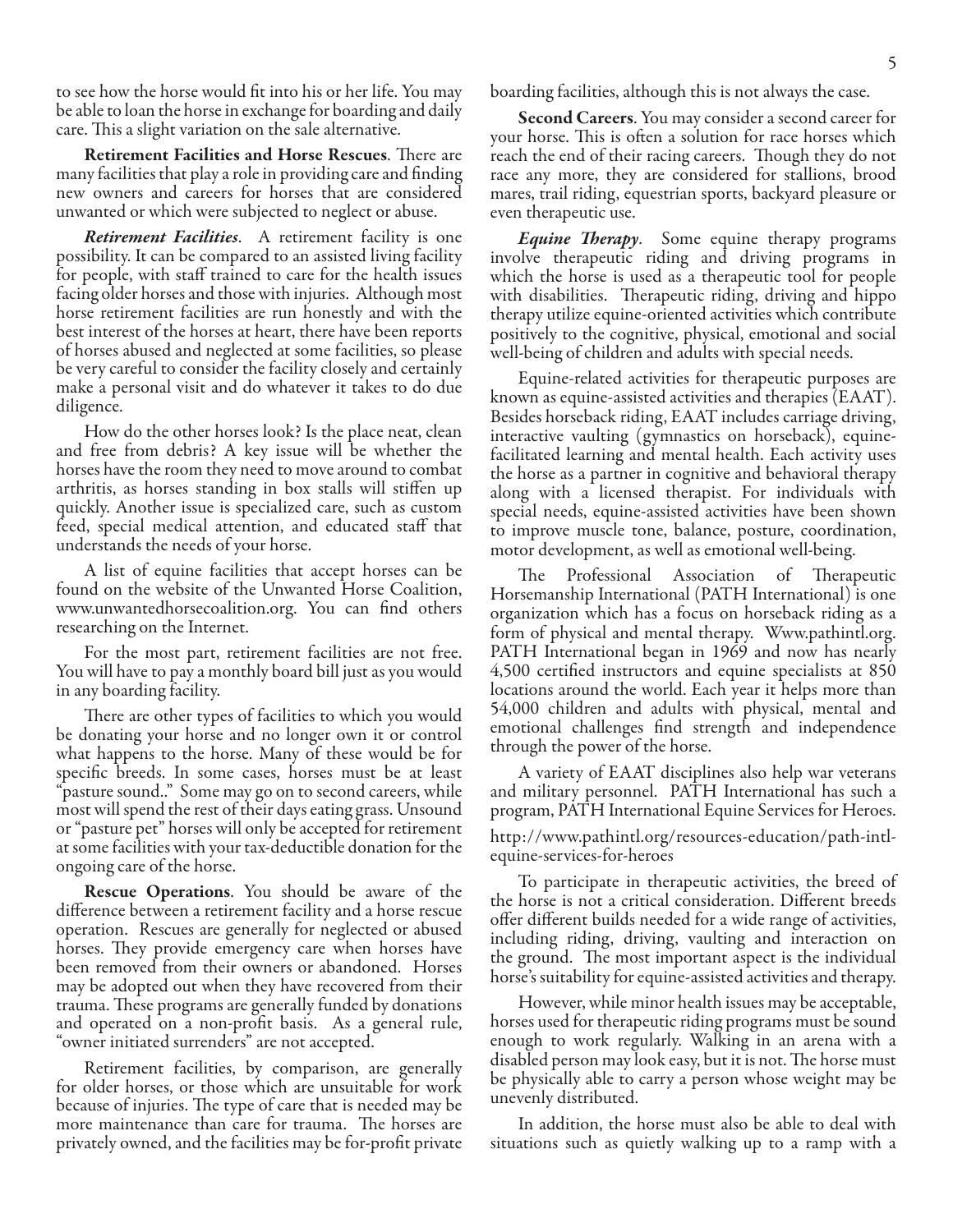person in a wheelchair and standing perfectly still while the person is being assisted in mounting the horse.

A thorough evaluation of the horse will be necessary, and possibly even a trial period at the center before final acceptance, with only a select number of horses meeting strict qualifications set forth by the riding center.

You can find a therapeutic riding center on the website of the North American Riding for the Handicapped Association (NAHRA), www.narha.org.

*Horses in the Prison Setting*. Equine therapy can take other forms. For example, the Indiana Horse Council Foundation awarded a grant to The Thoroughbred

Retirement Foundation, Inc. Putnamville Correctional Facility for the Putnamville Equine Management Program.

The program gives low-risk, non-violent offenders the opportunity to work with racehorses that are retired or no longer competitive to rehabilitate and retrain them for new careers. The horses are then offered for private adoption to be used for another discipline such as trail riding, equestrian sports, backyard pleasure or therapeutic use.

The program saves many horses from an uncertain future while simultaneously teaching the offenders compassion, responsibility and marketable skills they can

## Checklist for Considering an Equine Facility

The following checklist is from "Own Responsibly," a brochure published by the Unwanted Horse Coalition.

1. Does the facility subscribe to accepted guidelines for operating such facilities, such as the "Care Guidelines for Rescue and Retirement Facilities" prepared by the American Association of Equine Practitioners?

- 2. Is it an entity exempt from federal tax under Section  $501(c)(3)$  of the Internal Revenue Code?
- 3. Does it file IRS Form 990 and forms required by the state? Will the facility provide copies?
- 4. Does it have a mission statement and a Board of Directors? Who are they?
- 5. How long has the facility been operating?
- 6. If it is a facility that will use the horse, how will it be used?
- 7. Does the facility had ample room for horses to graze and/or move about?

8. Will the horse stay at the facility or be placed into foster care? If the facility uses foster care, how are foster home screened?

9. Does it have an agreement regarding the use, boarding or care of the horse?

10. If it is a facility that adopts horses out, what are the requirements for adoption? Does the facility follow up with the new owner to ensure the horse is being properly cared for? How often?

11. Does the facility have a policy against breeding or restrict the horse's use in any way?

12. What is the facility's post-adoption policy on breeding and use?

- 13. If this is an adoption facility, are stallions gelded upon entry and before adoption?
- 14. What becomes of the horse when the adaptor or the user no longer wants the horse?
- 15. Will the organization advise you before your horse is transferred to a new owner?
- 16. Can the original owner ask for the horse back?

17. Will the facility provide routine and emergency veterinary and dental care and farrier needs?

18. Does the facility provide training/re-training for the horse?

19. What are the physical characteristics of the facility, including barns, pastures and shelters?

- 20. Can owners visit if they wish?
- 21. Have any welfare charges been brought against the facility?

22. Does the facility euthanize horses that cannot be placed? If so, will the facility notify the owner beforehand?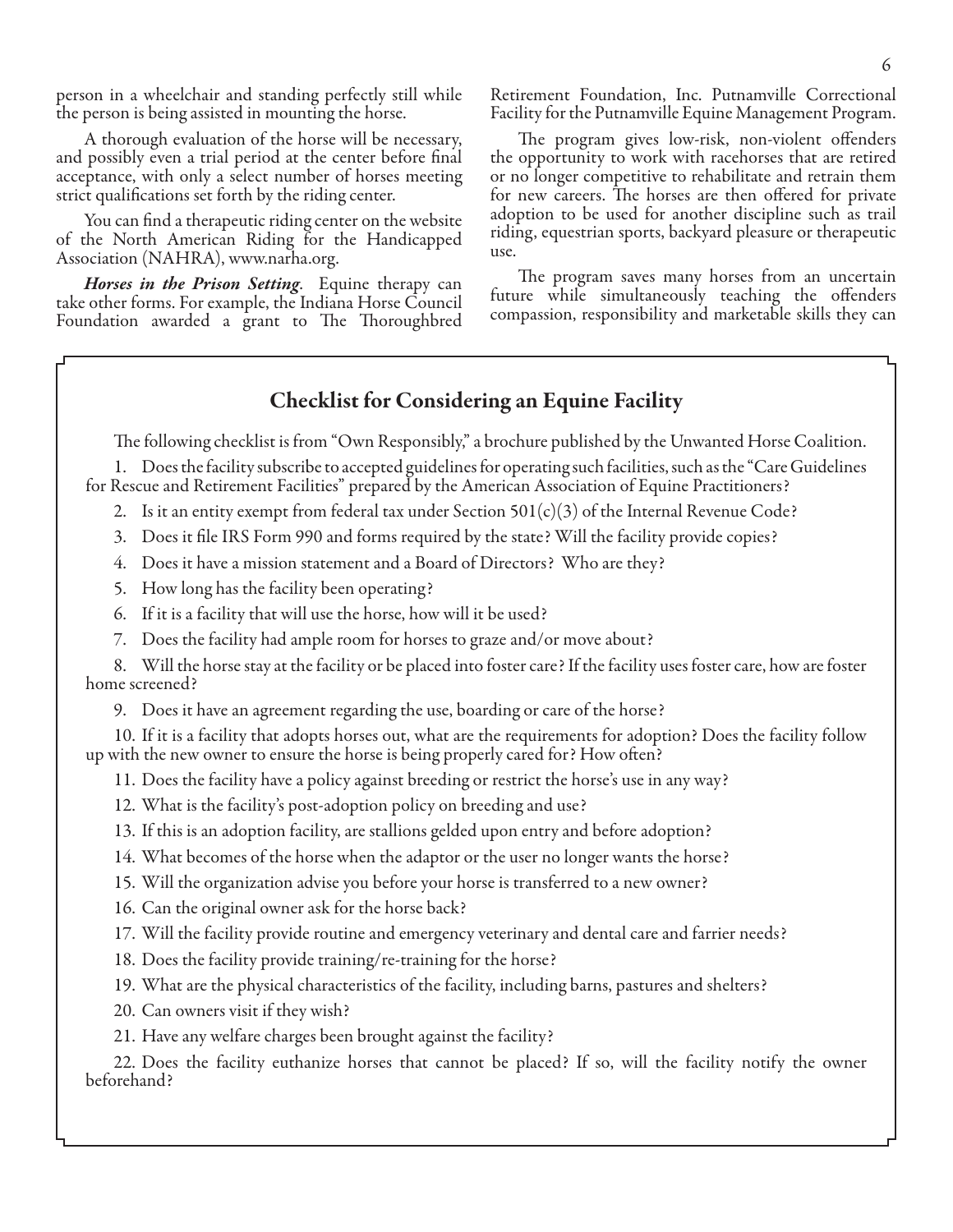use after their release to become contributing members of society. In addition to cleaning stalls, feeding and bonding with the horses, offenders receive classroom instruction on farrier science, nutrition, equine law and business. The goal of this program is to change the lives of both the horses and the inmates.

Other programs combining horses with inmates at correctional facilities also exist. Many inmates have never been around large animals, and building a bond with an animal helps teach them empathy and compassion. It is a good learning experience for the inmates to see and treat the ailments of older horses, and for the horse to get the special attention that they need. For many horses, this is a last option. Many nonprofit retirement facilities do not have the staff to treat special needs cases, so this can be viewed as a hospice situation for the horses.

*Mounted Police Units*. Mounted units of law enforcement agencies such as local police and sheriff departments fulfill a mission which includes traffic control, crowd control, community relations and prevention of street crime.

Officers are used extensively at concerts, demonstrations, strikes, entertainment events, public celebrations and numerous other assemblies which take place throughout the year. Depending on the demeanor of the crowd, one mounted police officer can have the effect of 10 officers on foot. The mounted unit has therefore earned a reputation for being in the vanguard whenever the police department is called upon to ensure the order and safety of large groups of people.

Requirements for a horse to be accepted by a mounted unit will vary, but generally the following will apply:

- Sex geldings only
- Age 3-9 years
- Height minimum of 15.2 hands, preferably taller
- Color solid dark colors with minimal white markings.
- Conformation good withers; sturdy legs and feet; strong bone and muscle
- Health must be sound and in prime working condition; negative Coggins
- Horses with vices such as kicking, biting and cribbing will generally be disqualified.

Donation. If you are considering donating the horse to an organization, you should inquire as to what will happen to the horse after the donation. What will it be used for? Will it be adopted by or sold to someone else? Will it be kept in "retirement"?

Ask how the care of the horse will be paid for and visit the facility to see if other horses at the facility are being properly cared for.

If the horse will be donated to a veterinary school for teaching and/or research, there are strict guidelines that the school must follow to ensure humane care for horses in their care. Get a copy of those guidelines and study them to make sure you're comfortable with what will happen or could happen to the horse.

*Colleges and Universities*. You might also want to consider donating your horse to a college, university or private school which has an equine program and accepts donations of horses. These horses may be used for a riding program, a breeding program, or in connection with the curriculum of a pre-veterinary medicine or veterinary medicine degree.

Schools with an animal science department that includes an equine research component or veterinary school may accept your horse to be used in teaching and/ or research to benefit medical advancements in the equine field. You should be aware, however, that once the horse is the property of the university, you will generally not be able to place restrictions on the use of the horse.

Acceptance requirements for these programs will vary. In some cases, the school may want the horse for a certain trial period.

Donations of horses to these programs will be evaluated using stringent criteria as to the soundness, disposition, amount of training and age of the horse. The more strict than donation requirements, the more likely the organization will want the horse for the long-term. If the school accepts any and all donations, you may find that there is a high turnover rate for horses in their programs.

Some schools specialize in specific breeds of horses. For example, some major universities currently specialize in Arabians, Thoroughbreds, American Quarter Horses and Morgans. Other schools may focus on specific equestrian disciplines, such as hunters or reining horses. If your horse does not fit into one school's program, it may well be an ideal candidate for another.

You should not assume that once a horse is donated to an educational institution it will spend the rest of its life there. It is possible that once it is donated it could be sold immediately or at a later date to raise funds for the program. It's therefore very important that before donating your horse to any organization you become aware of and are comfortable with its policy on selling horses

## **Planning for Your Horse's Welfare in the Event of Natural Disaster**

Estate planning for horse owners comprises not only planning for your death or disability, but also planning in case a natural disaster strikes your barn.

The following pointers are from a Florida veterinarian (Dr. Dana N . Zimmel, "Disaster Planning for Horse Farms," American's Horse Daily (online edition), November 23, 2011), and are merely suggestive, not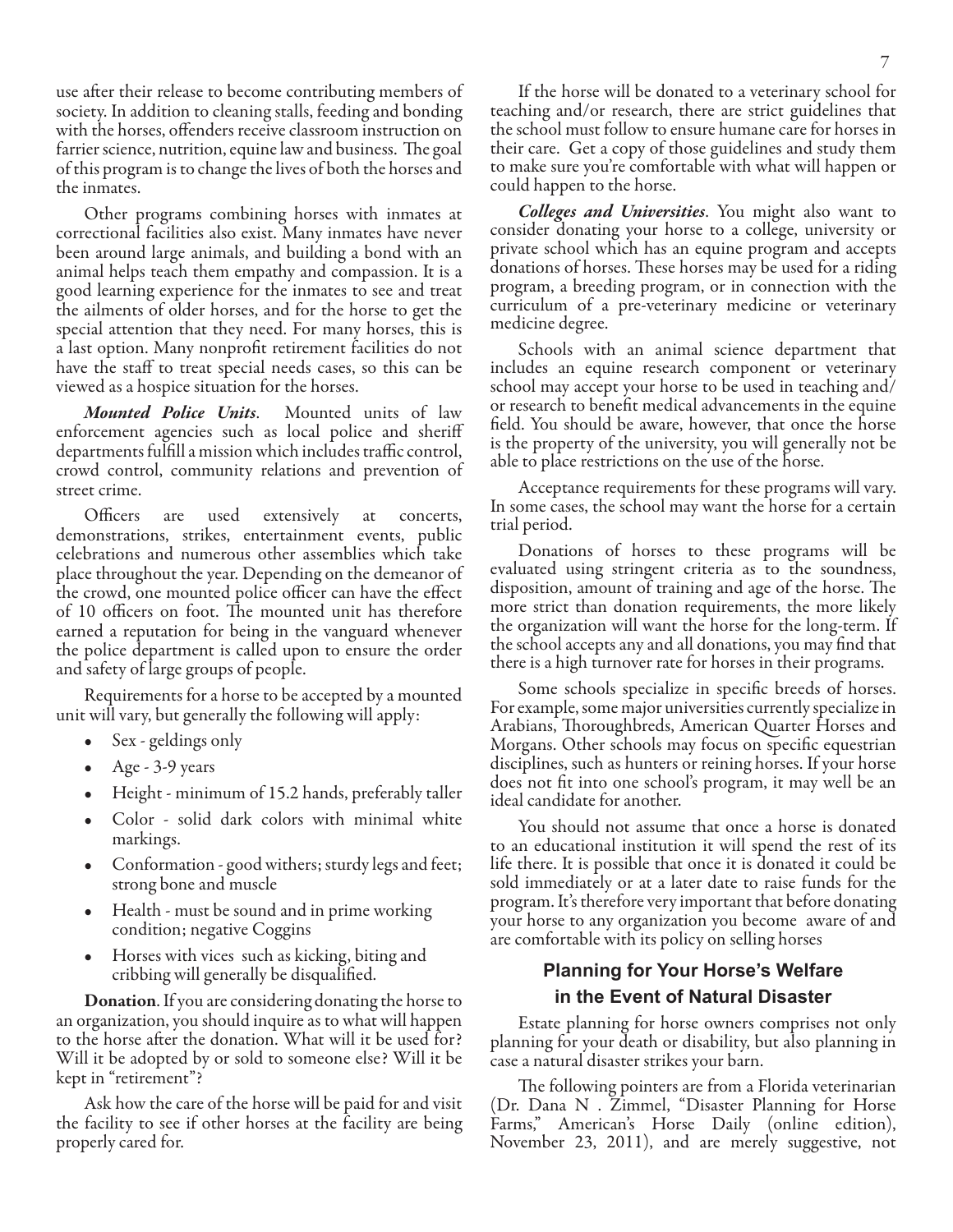medical advice. Consult your own veterinarian or horse owner's association for ideas which may be specific to your area or breed, or individual horse.

Each farm should have a written disaster plan to optimize safety and survival of all animals.

#### Before the Storm

*Vaccinations*. All horses should have a tetanus toxoid vaccine within the last year. Due to the increase in mosquitoes after massive rainfall, all horses should receive West Nile virus and eastern and western equine encephalitis vaccinations at the beginning of hurricane or rainy season in your area.

*Coggins test.* A negative Coggins test is necessary if the horse needs to be evacuated to a community shelter or across the state line.

*Health certificate.* A health certificate is required to cross the state line. This may be necessary for evacuation of coastal areas.

#### *Identification*:

Each horse should be identified with at least one, if not all, of the following:

- A leather halter with name/farm information in a zip lock bag secured to the halter with duct tape.
- A waterproof luggage tag with the horse/farm name and phone number braided into the tail.
- Photos of each horse as proof of ownership highlighting obvious identifying marks.

Evacuation of flood planes and coastal areas is recommended. Evacuation must occur 48 hours before hurricane-force winds occur in the area. Transportation of horses when wind gusts exceed 40 mph is dangerous.

Contact your local Emergency Preparedness Center for emergency relocation lists.

Should horses be left in the pasture or placed in the barn? If the pasture has good fencing and limited trees, it is probably best to leave the horses outside. Well-constructed pole barns or concrete block barns may provide safety from flying debris, but the horses may become trapped if wind collapses the building.

Large animals were killed during Hurricane Andrew in 1992 by collapsing barns, electrocution, kidney failure secondary to dehydration, and by being hit and killed on roadways or tangled in barbed wire after escaping from their pasture. Keep horses out of pastures with power lines.

*Fencing*. Do not keep horses in barbed wire or electric fencing during a storm. Trees with shallow roots will fall easily under hurricane-force winds and can injure the horse or destroy the fencing.

*Fire ants and snakes* will search for high ground during flooding. Carefully look over the premises and feed for these potential dangers.

*Water*. Each horse should have 12 to 20 gallons per day stored. Fill garbage cans with plastic liners and fill all water troughs. Have a generator to run the well if you have large numbers of horses.

Keep chlorine bleach on hand to add to contaminated water, if necessary. To purify water, add two drops of chlorine bleach per quart of water and let stand for 30 minutes.

*Feed storage*. Store a minimum of 72 hours of feed and hay (seven days is best). It is very possible that roads will be closed because of downed power lines and trees, limiting access to feed stores. Cover hay with waterproof tarps and place it on pallets.

Keep grain in water-tight containers.

Secure all movable objects.

Remove all items from hallways.

Jumps and lawn furniture should be secured in a safe place.

Place large vehicles, tractors and trailers in an open field where trees cannot fall on them.

Turn off electrical power to the barn.

#### *Emergency first aid kit*:

- Bandages (leg wraps and quilts)
- **Antiseptics**
- Scissors/knife
- Topical antibiotic ointments
- **Tranquilizers**
- Pain relievers (phenylbutazone or Banamine)
- Flashlight and extra batteries
- Extra halters and lead ropes
- Clean towels
- Fly spray
- **Emergency Tools**
- Chain saw and fuel
- Hammer and nails
- Fence repair materials
- Wire cutters, tool box, pry bar
- Fire extinguisher
- Duct tape

#### After the Storm

Carefully inspect each horse for injury to eyes and limbs.

Walk the pasture to remove debris. Make sure that no red maple tree branches fell in the pasture, as even a few are very toxic to horses. Clinical signs of red maple toxicity are dark-chocolate-colored gums, anorexia and red urine.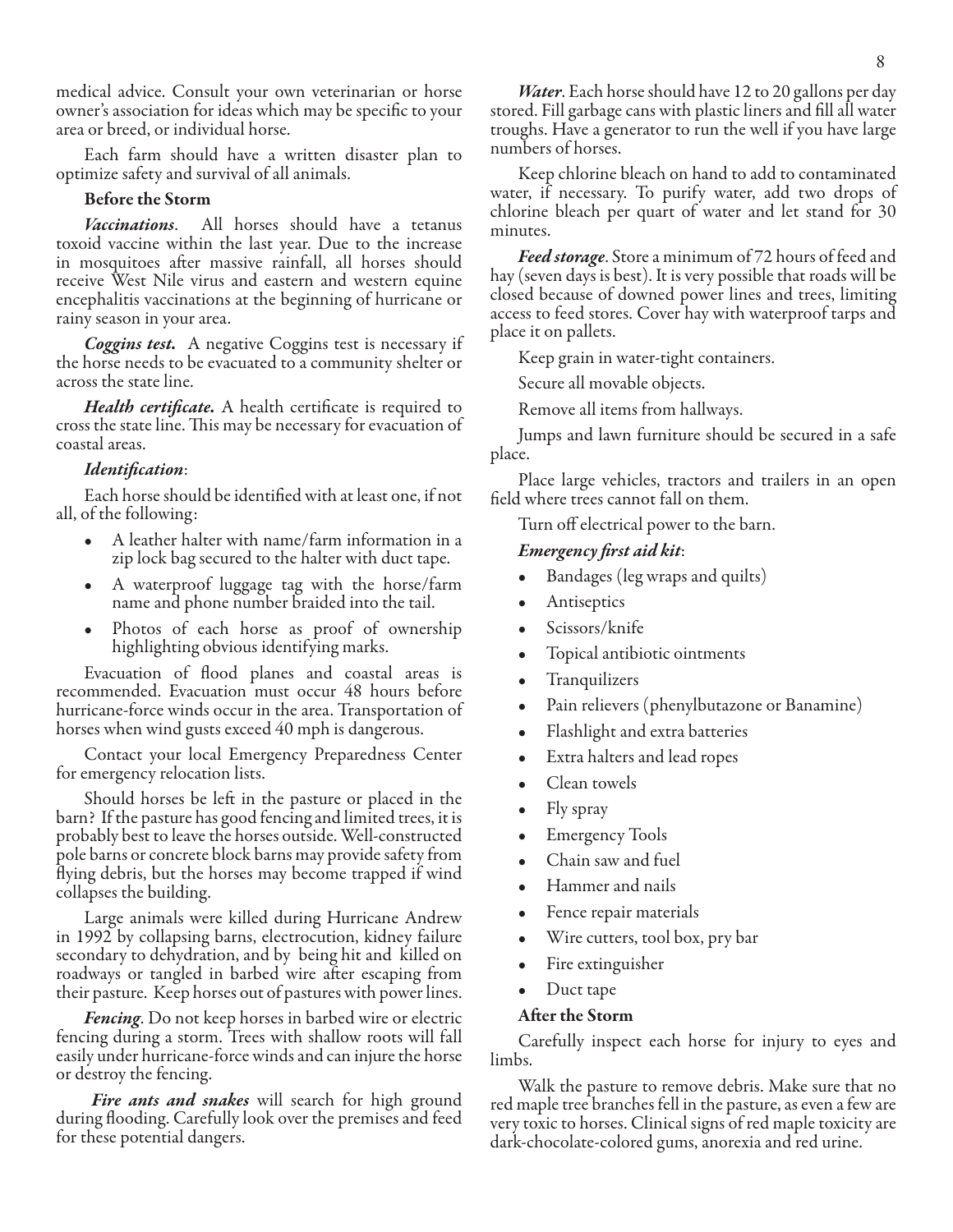Inspect the property for downed power lines.

Take pictures of storm damage.

If your horse is missing, contact the local animal control or disaster response team.

For a PowerPoint presentation entitled "Equine Emergency Sheltering Plan," which is based on resources available in North Carolina but which provides considerable food for thought and includes a 24-step disaster plan, see the following URL: http:// www.ncagr.gov/markets/livestock/horse/documents/ EquineEmergencyShelteringPlan1.pdf

You can also do a Google search: horse natural disaster planning, for many more tips and checklists. This search led me to a more comprehensive discussion prepared by the Connecticut Horse Council, Inc., which includes not only natural disasters but also technological incidents (chemical fires and nuclear power plan incidents); intentional and terrorist acts, including chemical, biological, radiological and nuclear risks; barn fires and horse transportation incidents. See http://cthorsecouncil.org/resources/ EquineHealthEMRFiles/CHCHorsesDisasterplanning. pdf.

## **Planning for Your Horse's Welfare in the Event of Your Prolonged Absence or Disability**

We've considered steps to take to prepare for natural disasters that could affect your horse, and also the possibility of selling your horse or donating it to an organization if you can no longer take care of it.

What happens if something happens to you and you are either disabled for a period of time or simply unable to make it back home because of some unforeseen event? This could be an accident or illness, or broad scale natural disaster, or even the shutdown of the air traffic system because of a terrorist attack which does not affect the locale where the horse is living but does keep you from getting back to the horse.

If you're the only one who's caring for the horse, you need to make sure that there is someone who has complete care instructions and who is authorized to deal with the horse should a vet other third party have to be called in. A suggested checklist of horse care guidelines will be provided upon request via email to rkass@bsdd.com.

Just as with your own health care, where you should certainly have a Power of Attorney for Health Care in place, you should also have a Durable Power of Attorney for Animal Care which authorizes someone to act on your behalf with respect to your horse.

In addition, should you be unconscious or unable to communicate, you should also have a wallet card which indicates that you have animals at home or in your care and who should be contacted in the event of an emergency.

Our book, Who Will Care When You're Not There? contains a specimen wallet card which can be cut out for your use, and you can ask your attorney about the Durable Power of Attorney for Animal Care.

Further, unless you have already made arrangements to board your horse, you'll need to have people in place to take care of your horse if you're not available, and a source of ready funds for them to use to take care of your horse. We will address this next.

## **Planning for Your Horse's Welfare in the Event of Your Death**

In the event of your death while you still own a horse, it is imperative that you have a plan in place which assures your horse's long term welfare.

This will have the same components as estate planning for pet owners, generally, but with twists and turns due to the particular nature of horses. Here are some of the basic concepts, all of which are discussed in more detail in our book with regard to pets in general:

**Budget.** You should establish a budget for the care of your horse, based not only on the normal year-in, year-out expenses, but also including an amount for unanticipated events. The amount of the budget will, in part, turn on what you foresee happening to the horse in the event of your disability or death. Should it be sold, donated, or transferred to a retirement facility? Or do you want it to stay in place and be cared for indefinitely, just as if you were there?

Care Giver. You should determine who will be your horse's care giver, and also set up a line of succession in case something happens to your first choice. Remember that this role may well extend over many years. The 21 year old neighbor from down the road may be a good choice now, but may not be there forever. Succession, or lack thereof, seems to be a recurring theme in problems that occur in caring for animals.

Care Instructions. Care instructions are critical. Please consider our horse care planning checklist as merely a suggestion upon which you can build, based upon issues you feel are important with regard to your own horse. We definitely believe that all of this should be put in writing so that your own philosophy with regard to your horse is clearly stated and can be understood and followed.

It's also important that you discuss your philosophy with whomever you choose to be your horse's care giver, to make sure that person understands and agrees to follow your instructions. He or she may not have the same views as you do, but should agree to implement your intentions.

Trustee. You may find it appropriate to separate the roles of care giver and money person by establishing a second person as the Trustee over the funds which you are going to set aside for care of your horse. While in some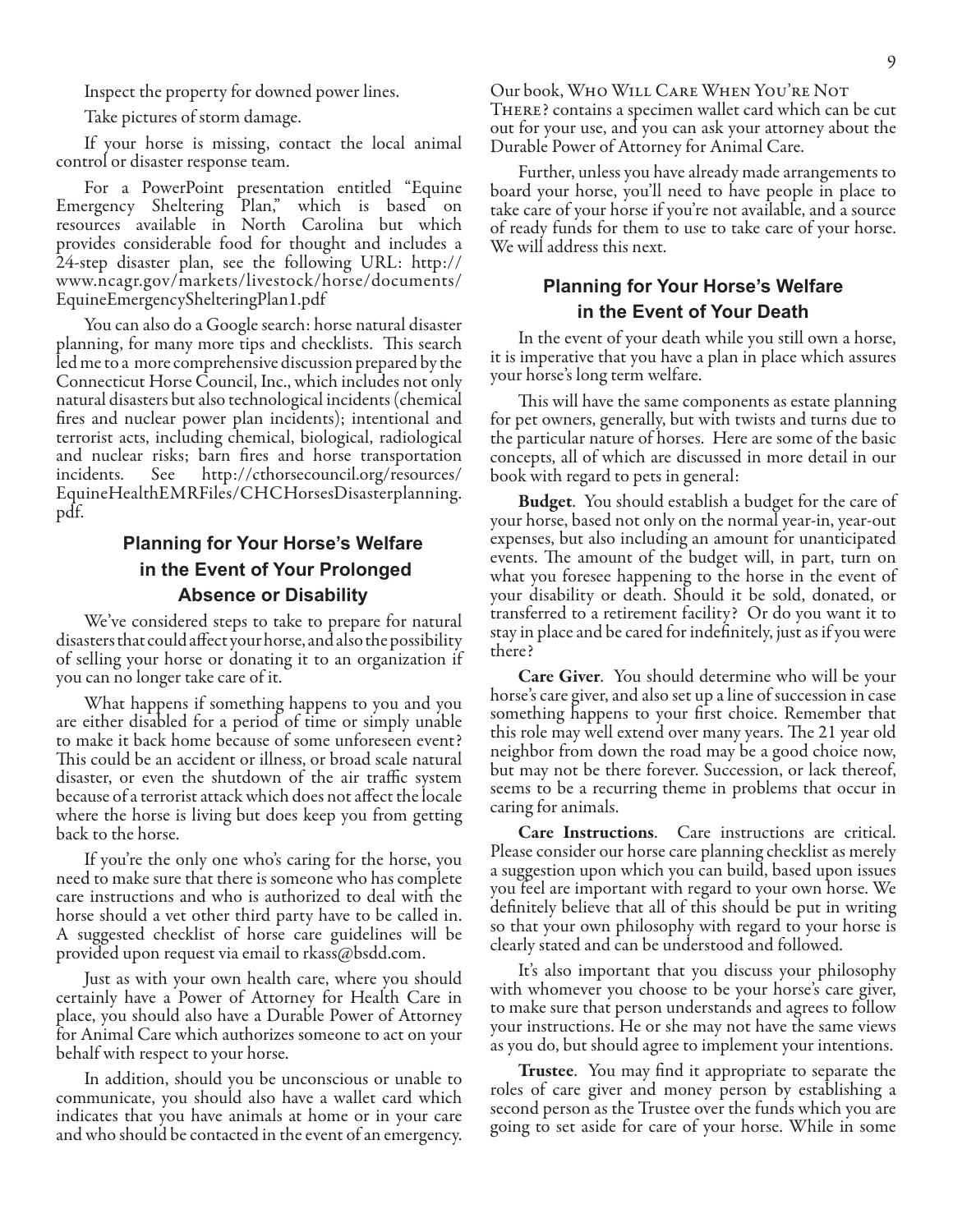cases one person is designated to both hold the money and disburse it, frequently it is better to create a system of checks and balances by separating the two functions. Where substantial funds are involved, such as with the care of a horse, we recommend serious consideration of a second person as Trustee.

Trust Protector. In some states it is possible to designate yet another person as "Trust Protector," which is similar to a Trustee but who can have specific powers which you can define however you wish.

For example, you may have only one person in mind to designate as Trustee, but the Trust Protector could have the power to designate Successor Trustees in the event that the Trustee dies or can no longer serve, for whatever reason. The Trust Protector might also be given the power to require periodic veterinary inspections of the horse, to make sure that proper care is being given.

Veterinary Oversight. Whatever arrangements you put into place should include veterinary exams of the horse on some reasonable periodic basis, with reporting back to the Trustee (and Trust Protector, if any), as well as the care giver.

Legal Framework. There are many horse owners who, for whatever reason, would prefer to try to accomplish all of this with an informal arrangement. They discuss their objectives with a family member, trusted friend, neighbor, or colleague from a horse owner's association, do or do not make some financial arrangement to fund the care of the horse, but in any event do not put anything in writing. We strongly recommend against this approach because of the complexity of the issues.

Others will say that they have dealt with this type of planning by a provision in their Will which, upon review, is generally very short and may simply leave the horse to a certain person with an amount of money to take care of the horse. One problem with this is that the Will does not become effective until it is admitted to probate, and that is a fairly time-consuming process which certainly does not take effect the day after you die.

In the meantime, the horse may have medical needs and the funds to pay the veterinarian must be available immediately. Furthermore, unless you really don't care about the issues raised by the care instructions, you are relegating all of this to informal discussions, if the care instructions were even discussed at all.

We therefore strongly recommend that you consider putting into place a revocable trust for the care of your horse, with accompanying detailed care instructions. The trust will establish a series of care givers who will have authority to act not only in the event of your death but also in the event of your disability.

It may also establish a Trustee and either Successor Trustees or some method of appointing Successor Trustees, such as by a Trust Protector. It will be in the form of what we refer to as a "traditional pet trust," not a "statutory pet trust," which tends to be much less complete If it deals solely with one or more horses, it can be called an "Equine Trust Agreement."

In the process of developing such a trust with your attorney, you will also discuss how to fund the trust, and whether to fund it, at least partially, during your lifetime. You may want to establish the authority of your successor right now, so that person does not experience any delay in accessing funds to pay for the horse's care. Additional funding can come after your death, either from your main estate plan, or life insurance, or perhaps a transfer-on-death designation on a bank or brokerage account.

## **Mistakes to Avoid in Planning for Your Horse**

As with any problem, the first step in solving it is to acknowledge that there's a problem. In some cases, the solution to the problem will be to not own the horse in the first place, so you don't have to worry about the long-term challenge in providing for the horse's care if something happens to you. For others, the answer will be to make an arrangement during your lifetime to dispose of the horse while you can still be in complete control of the process.

In the table which follows we share some of the details of cases which horse owners, attorneys and estate administrators from around the country have been kind enough to share with us, so that we can all hopefully benefit from their experiences. If you have any others you are willing to share, please send them to me at rkass@bsdd. com.

This Special Report is intended to provide educational information of a general nature, not legal advice. Planning for your horses and other animals, as with your general estate planning, must be based on your specific situation, and also take into account the law of your state. Please consult your attorney to assist you in your estate planning and planning for your horses.

10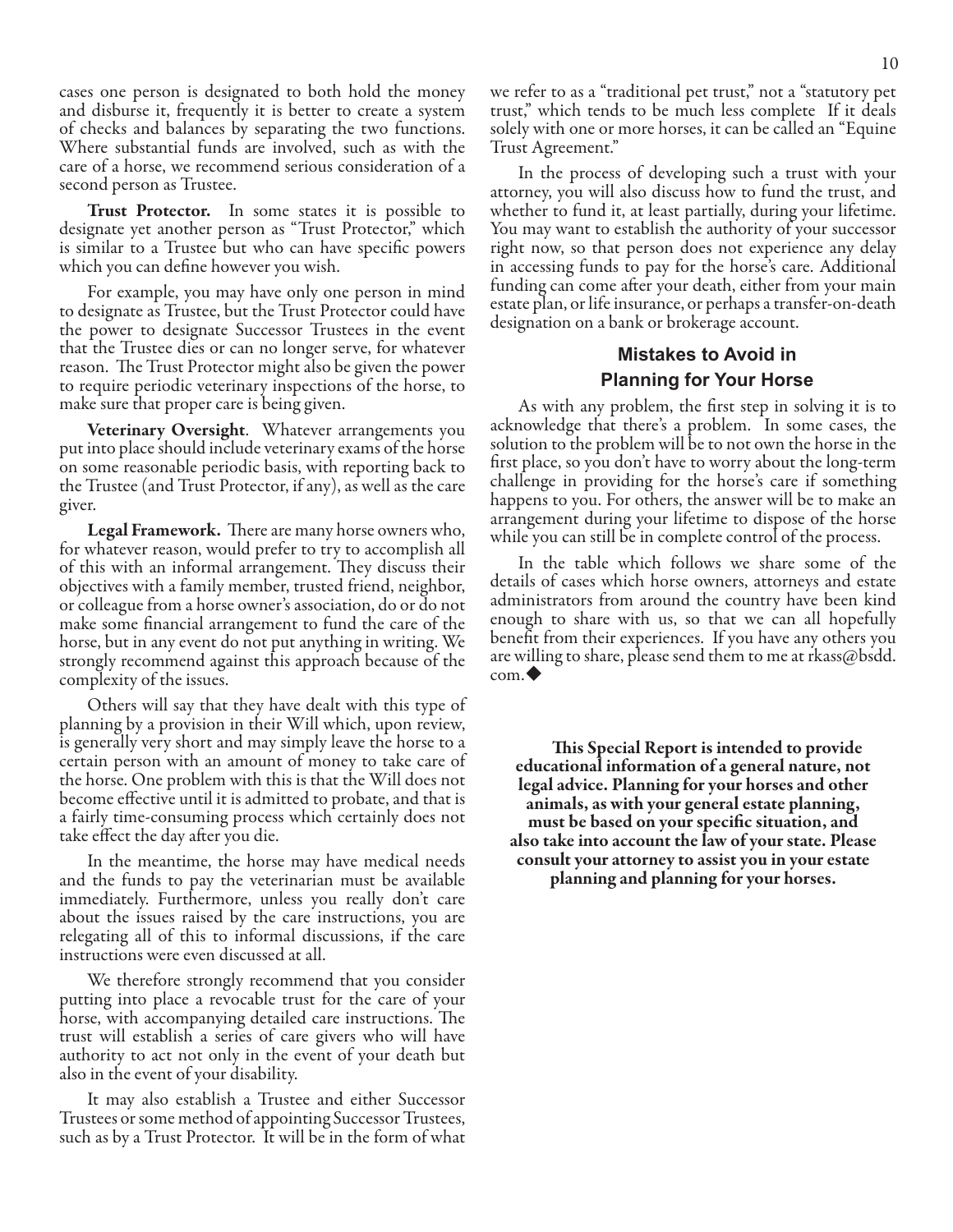| The Mistake                                                                                                                                                                                                                                                                                                                                              | The Case Study                                                                                                                                                                                                                                                                                                                                                                                                                                                                                                                                                                                                                                                                                                                                           |
|----------------------------------------------------------------------------------------------------------------------------------------------------------------------------------------------------------------------------------------------------------------------------------------------------------------------------------------------------------|----------------------------------------------------------------------------------------------------------------------------------------------------------------------------------------------------------------------------------------------------------------------------------------------------------------------------------------------------------------------------------------------------------------------------------------------------------------------------------------------------------------------------------------------------------------------------------------------------------------------------------------------------------------------------------------------------------------------------------------------------------|
| 1) Not doing any planning for<br>the horse, with the belief that<br>there will always be a horse<br>rescue operation that will accept<br>the horse and care for it.                                                                                                                                                                                      | "We are at capacity and take in horses as spots open up, either through the death of a<br>horse or when we adopt out a horse. We need to keep in mind that all horses adopted<br>through us will return in the event the family can no longer care for them. Overall,<br>relying on a horse rescue to step in when no plans have been made would be a big<br>gamble. The other horse rescue operations I know of are in a similar position to us $-$<br>always full and having to turn people away."                                                                                                                                                                                                                                                     |
|                                                                                                                                                                                                                                                                                                                                                          | Sandra, horse rescue, Howell, Michigan                                                                                                                                                                                                                                                                                                                                                                                                                                                                                                                                                                                                                                                                                                                   |
|                                                                                                                                                                                                                                                                                                                                                          | "I get calls all the time. Horse owner passed, now would I take their horses, nobody in<br>the family wants them. It's really sad. They say if I don't help them by taking the horses,<br>they will go to the sale barn. Not good! Most families don't care about the animals and<br>should not expect that there will be a rescue operation there that can take them."                                                                                                                                                                                                                                                                                                                                                                                  |
|                                                                                                                                                                                                                                                                                                                                                          | Kathy, horse rescue, Culleoka, TN                                                                                                                                                                                                                                                                                                                                                                                                                                                                                                                                                                                                                                                                                                                        |
| 2) Leaving the horse to your<br>vet, and asking him to find a<br>home for it.                                                                                                                                                                                                                                                                            | "We have a waiting list and are not usually able to take in a horse on short notice. A<br>few years ago a client of a vet passed away and left him the horse. In that case, we were<br>able to take it in, [but it's not a safe assumption that the vet will always be able to place<br>an animal.                                                                                                                                                                                                                                                                                                                                                                                                                                                       |
|                                                                                                                                                                                                                                                                                                                                                          | Sandra, horse rescue, Howell, Michigan                                                                                                                                                                                                                                                                                                                                                                                                                                                                                                                                                                                                                                                                                                                   |
| 3) Writing the horse's trainer<br>into the plan in some way that<br>it is difficult to change, such as<br>by including the trainer in the<br>Will.                                                                                                                                                                                                       | "I prefer to avoid naming the trainer in the Will or Trust itself, but keep it separate so it<br>can be easily modified as situations change. Trainers come and go frequently go in the<br>horse world, so you don't want to cast their name in concrete. Many are unscrupulous<br>as well. The Trustee or Executor should have the power to determine the best person,<br>but with input from the owner. I do not recommend having the vet fill this role. They<br>are not equipped to deal with the situation, but are often the first person the owner<br>thinks of."                                                                                                                                                                                 |
|                                                                                                                                                                                                                                                                                                                                                          | Teresa C., CPA, Dixon, CA                                                                                                                                                                                                                                                                                                                                                                                                                                                                                                                                                                                                                                                                                                                                |
| 4) Not including specific care<br>instructions<br>naming<br>and<br>someone with authority to<br>carry them out and who agrees<br>to do so.                                                                                                                                                                                                               | "Where the owner is the only one in the family with the interest in horses, a separate<br>trust with specific instructions is one way to protect the owner's wishes for the horse.<br>Unfortunately, the person who is designated as the Executor or Trustee of the estate,<br>to handle other property in general, may not understand the owner's wishes fully with<br>respect to the horses, or greed may take over. The horses are the losers here, as they will<br>likely be sold off or given away quickly to inappropriate homes.                                                                                                                                                                                                                  |
|                                                                                                                                                                                                                                                                                                                                                          | Teresa C., CPA, Dixon, CA                                                                                                                                                                                                                                                                                                                                                                                                                                                                                                                                                                                                                                                                                                                                |
| 5) Not giving your designee<br>a full appreciation of the job<br>they will be undertaking. This<br>could result from just naming<br>someone in the Will or failing<br>to provide full care instructions<br>so that the care giver gain a<br>real understanding of what<br>horses need. Informal<br>the<br>arrangements will suffer from<br>this as well. | "I was the executor for my mother's estate and had to dispose of seven hunter jumpers<br>and sever relationships with trainers and others. It was much more complicated than I<br>anticipated."<br>John, Trust Officer, Hartford, CT                                                                                                                                                                                                                                                                                                                                                                                                                                                                                                                     |
|                                                                                                                                                                                                                                                                                                                                                          | "Too often it seems people who are dealing with the subsequent change in circumstances<br>don't realize what it takes in time and money to care for a horse, and fail to understand<br>the necessity for regular care and attention. Basic stuff, like feeding (types of suitable<br>food), general care of feet and teeth, vaccinations and human interaction that horses<br>need if they are to remain connected and manageable. I find that most of the horses I'm<br>working with that are being rescued have similar issues, including neglect (physical and<br>mental), which in turn leads to serious physical health problems, and often leads to a<br>dangerous horse. The horses lose at every turn in this scenario."<br>Angela, horse rescue |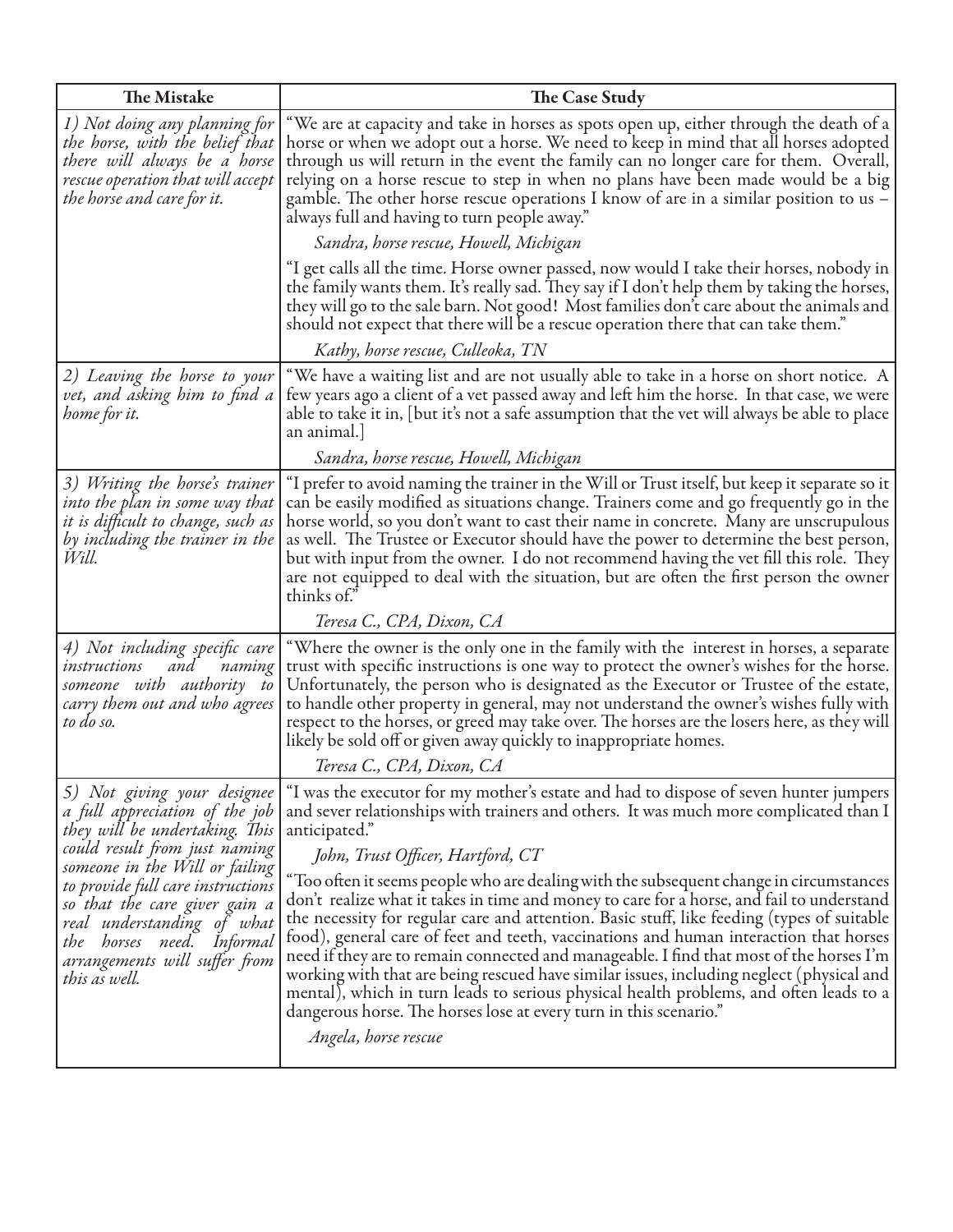| The Mistake                                                                                                                                | The Case Study                                                                                                                                                                                                                                                                                                                                                                                                                                                                                                                                                                                                                                                                                                                                                                                                                                                              |
|--------------------------------------------------------------------------------------------------------------------------------------------|-----------------------------------------------------------------------------------------------------------------------------------------------------------------------------------------------------------------------------------------------------------------------------------------------------------------------------------------------------------------------------------------------------------------------------------------------------------------------------------------------------------------------------------------------------------------------------------------------------------------------------------------------------------------------------------------------------------------------------------------------------------------------------------------------------------------------------------------------------------------------------|
| 6) Relying too heavily on the<br>current trainer as the one to<br>be designated care giver for the<br>horses.                              | "I am now over 65 and have been involved with horses since I was four. I've been<br>thinking about my own planning as I realize that past friends and riding buddies are no<br>longer available as time goes on. I'm considering designating a professional trainer who<br>has the skill to place my horses and providing that she would receive a large percentage<br>of the sale of the horses after I am gone. I have a few young horses with a good amount<br>of Dressage Training on them, and brilliant, and I simply want to know that they will<br>have the chance to go to the right new owner. However, I also have a sense that even<br>though the trainer has worked with the horses and knows them, she is busy with shows<br>and travels a lot so I need to keep some flexibility in this plan, review and restructure as<br>time goes on."                   |
|                                                                                                                                            | Claudia, horse owner, California<br>"Trainers who had previously represented that certain horses were promising show                                                                                                                                                                                                                                                                                                                                                                                                                                                                                                                                                                                                                                                                                                                                                        |
|                                                                                                                                            | horses with great potential value, suddenly found reasons after the horse owner's death<br>why that value could not be realized when asked to sell the horses. Trainers who are<br>receiving steady monthly boarding and training fees are not highly motivated to find a<br>buyer, even if an attractive commission is offered. In most cases, even a few months of<br>continuing boarding and training fees will exceed the potential commission."                                                                                                                                                                                                                                                                                                                                                                                                                        |
|                                                                                                                                            | John, Trust Officer, Hartford, CT                                                                                                                                                                                                                                                                                                                                                                                                                                                                                                                                                                                                                                                                                                                                                                                                                                           |
| 7) Lack of checks and balances<br>in a trust, lack of notification by<br>the owner of the organization<br>which was to receive the horses. | "Our horse rescue has been accepting horses from estates for many years. The last one left $\mid$<br>us nine Arabians which came with a trust which was supposed to be valued at \$30,000.<br>However, we received only half that as the Trustee (an animal control officer for the<br>county!) used the money for something else. The horses were in terrible shape when<br>we got them. Three were loaded with cancer and had to be euthanizedThere were<br>no checks and balances. We did not know we were named in the trust until the fellow<br>controlling the funds called us to come get the horses. Had we known, we would have<br>had an initial in-depth assessment of all the horses and regular follow-ups by volunteers<br>like we do with our adoption contracts (every four months, with four high resolution<br>photos of the front, back and both sides). |
|                                                                                                                                            | Robert, horse rescue, Morriston, FL                                                                                                                                                                                                                                                                                                                                                                                                                                                                                                                                                                                                                                                                                                                                                                                                                                         |
| 8) Putting the wrong person in<br>charge of the money.                                                                                     | A son-in-law was put in charge of the horse farm and ran the horse operations into the<br>ground. The family then sued to hold the corporate trustee liable for the resulting losses.<br>John, Attorney, Louisville, KY                                                                                                                                                                                                                                                                                                                                                                                                                                                                                                                                                                                                                                                     |
| consideration of how the plan<br>would operate as a practical<br>matter, resulting in a lack of<br>clarity and ensuing litigation.         | 9) Lack of thorough "A client left a bequest of tangible personal property including several valuable<br>thoroughbred horses, passing much more in value to the recipient then they probably<br>intended."                                                                                                                                                                                                                                                                                                                                                                                                                                                                                                                                                                                                                                                                  |
|                                                                                                                                            | "In another case, litigation was required to determine whether trophies from horse<br>races were the property of the life beneficiary of a horse farm at her death, or were part<br>of the principal passing to the remainder beneficiaries."                                                                                                                                                                                                                                                                                                                                                                                                                                                                                                                                                                                                                               |
|                                                                                                                                            | John, Attorney, Louisville, KY                                                                                                                                                                                                                                                                                                                                                                                                                                                                                                                                                                                                                                                                                                                                                                                                                                              |
|                                                                                                                                            | "I was involved in a situation where there was frozen semen and embryos obtained from<br>previously collections, and no instructions as to what to do with them."                                                                                                                                                                                                                                                                                                                                                                                                                                                                                                                                                                                                                                                                                                           |
|                                                                                                                                            | Vaughn, Attorney, Springfield, IL                                                                                                                                                                                                                                                                                                                                                                                                                                                                                                                                                                                                                                                                                                                                                                                                                                           |
| 10) General difficulties in<br>having a third party sell the<br>horse and tack.                                                            | "Finding a reputable buyer that can be trusted not to resell the horses to a slaughterhouse<br>is challenging. The marketplace is highly inefficient, primarily word-of-mouth. The<br>purchase and sale of horses is time-consuming and there is no ready marketplace. The<br>ongoing care and training of a horse is expensive.                                                                                                                                                                                                                                                                                                                                                                                                                                                                                                                                            |
|                                                                                                                                            | Tack supplies which may have been expensive to accumulate are also very difficult to<br>sell. If there is a great distance between where the horses are boarded and the place of<br>administration of the estate, that can also add to the practical challenge of assuring that<br>the horses are properly cared for and that the sale takes place expeditiously."<br>John, Trust Officer, Hartford, CT                                                                                                                                                                                                                                                                                                                                                                                                                                                                     |